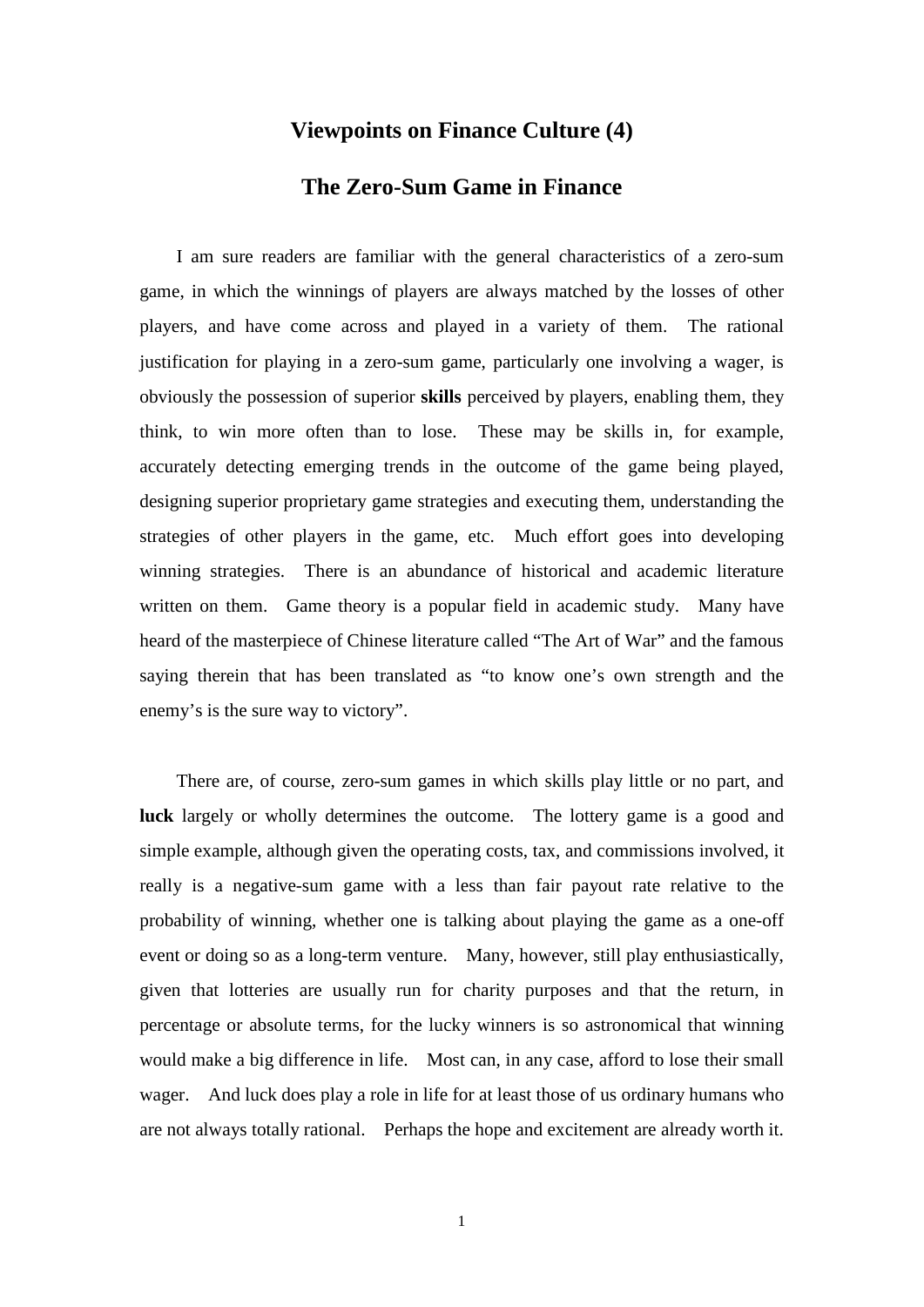Then there is the third, rather more controversial winning factor concerning the possession and use of **inside information**, which make the game an unfair one for those without it. But it is often difficult to identify, prove beyond doubt, and impose sanctions against such unfair act. Distinguishing this clearly from the legitimate use of skills is already quite hard. There may not even be a referee to ensure fairness; or, when there is one, he may not have the teeth to perform his duty properly. As a result, in certain zero-sum games, often there is regrettably a degree of extortion by insiders, forbearance by or ineffectiveness of the referees, if any, and passive acceptance by the generality of gullible players.

The fourth winning factor, which is outright unfair and thus unacceptable, is **manipulation.** When winning a game involves substantial monetary gain, there will always be temptation for certain players to try and manipulate it to their advantage, typically making use of whatever privileged power or influence, or inside information, they possess. The sentiment described in the Chinese saying that "in war nothing is too deceitful" prevails, sometimes blatantly, particularly when not under the watchful eyes of effective referees. Whether we like it or not, manipulative behavior exists in varying degrees, depending on the characteristics of the game, the players, and the referees.

There are many zero-sum games in finance. They take the form of financial markets that provide platforms for the transaction of risk assets—a process, to untiringly remind all concerned, essential for providing the liquidity necessary for the effective mobilization of money from those who have it to those in need of it. With this important purpose in mind, I would like to share with readers eight points of view that I think have been much neglected or taken for granted by stakeholders of the financial system, as a result shaping a financial culture that is problematic and detrimental to the public interest.

**First**, there is simply a general lack of respect, if not lack of awareness, of the purpose of existence of the zero-sum games of finance. As mentioned before,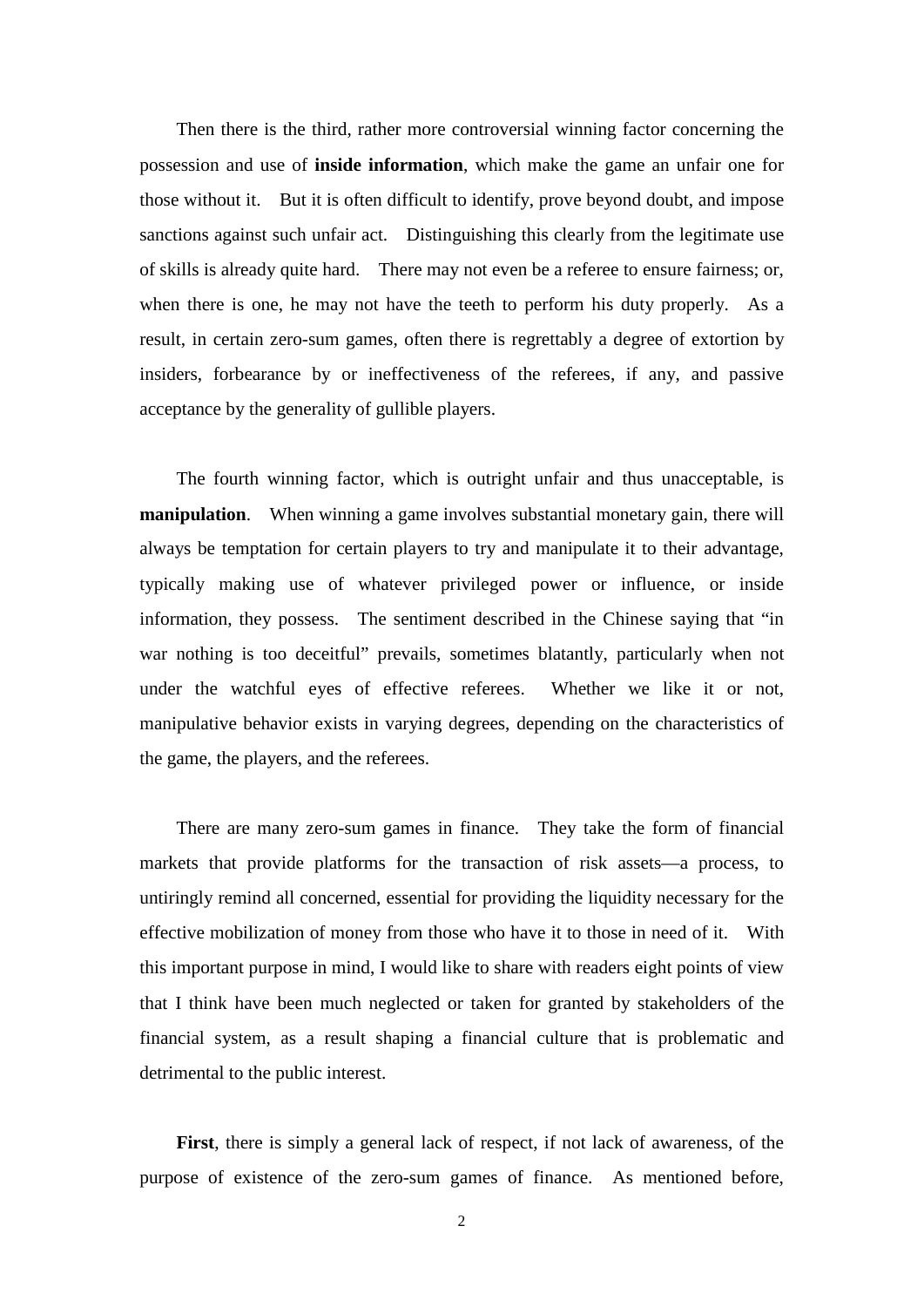effectively to achieve the important purpose in the mobilization of money, financial markets perform two functions. They are the promotion of efficient price discovery and the provision of liquidity. Whether or not financial markets are performing these functions well is a matter of priority importance in public policies concerning finance. But in practice this does not seem to be the case, and the public interest is often overshadowed by the private interests of the many entities involved in seeking financial benefits from the game, whether as market makers or as investors. I will come back to this conflict of interests in greater detail later, but it is clear I hope that, however the games are to be structured and played, the important functions justifying the existence of financial markets should not be allowed to be compromised.

**Second**, there simply is too much tolerance or acceptance of manipulative behavior. Efficient price discovery requires market participants to behave as price takers. Yet in financial markets, it seems to have become an acceptable practice for market participants to engage in strategies to attempt to move market prices in their favor, choosing, for example, to concentrate activities when the market is thin instead of quietly building or offloading their market positions at the best prices available. One often notices high-profile comments by influential market participants or much publicized research work, cleverly made for the apparent purpose of identifying market trends for the benefit of general investors, when in effect the true aim, which regrettably is hard to verify, is creating such trends as part of their game strategies. These questionable practices seem to be accepted by retail investors, who are keen to ride along as part of their own game strategies. If one tunes in to the abundance of radio channels in Hong Kong broadcasting stock market activity, the commentators, some of whom have achieved star status, freely talk about the choice stocks of the day, sighting the activity of certain big players in pushing prices of those stocks higher or lower, as if this is a daily routine. Perhaps it is, but this is market manipulation. However, nobody seems to be bothered, not even the losers in these zero-sum games. Such is the sentiment in financial markets nowadays.

**Third**, price volatility in financial markets is a reflection of inefficiency of the market in the important function of price discovery, yet it is welcomed by players,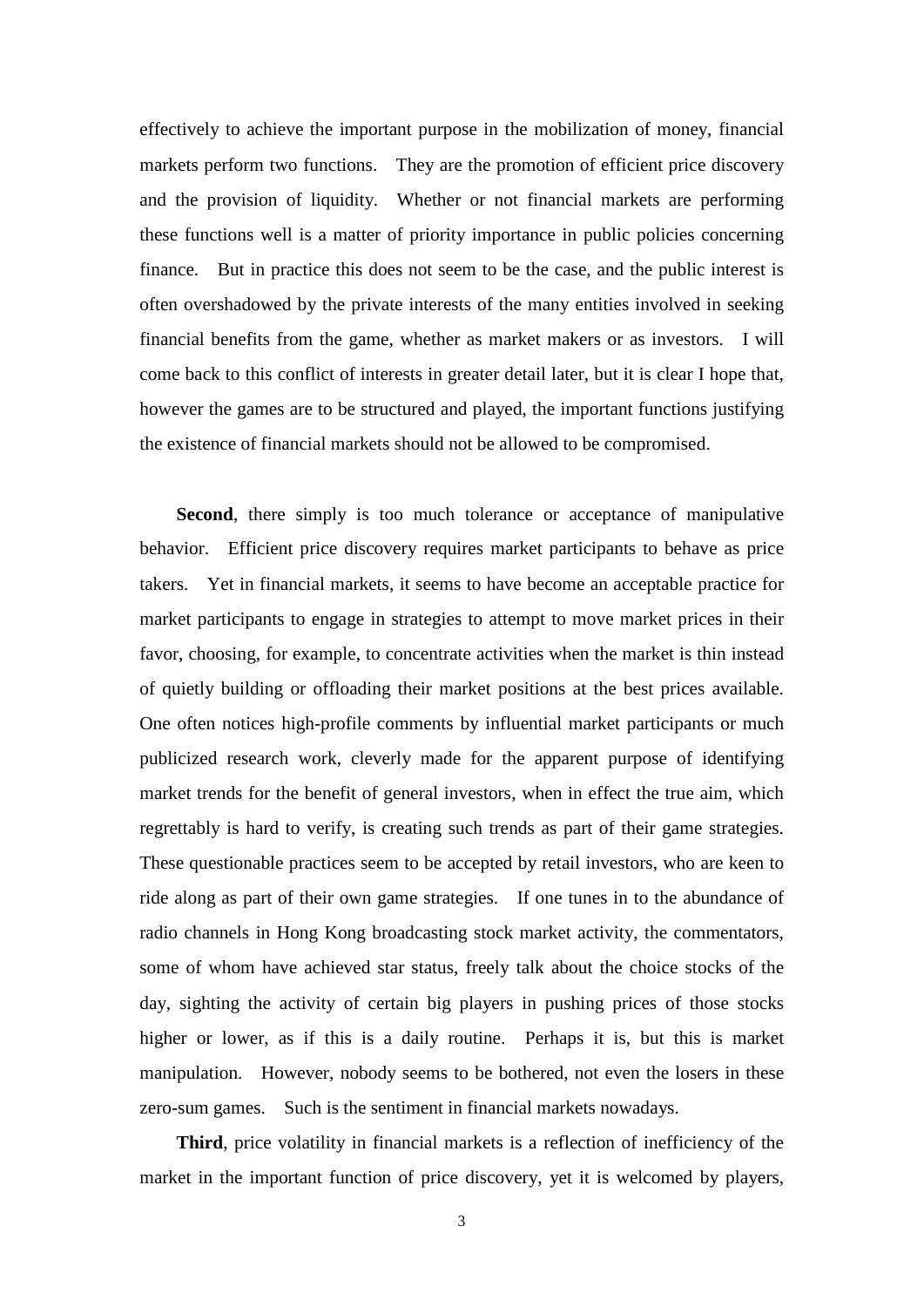particularly the market makers. Take the example of the foreign exchange market as a simple zero-sum game in finance, where exchange rate gains and losses of the totality of players sum to zero. The purpose of having such a market is of course to facilitate international payments between economic entities in different jurisdictions in settlement of such international transactions as external trade and foreign direct or portfolio investments. The foreign exchange market is also able to discover indicative prices (exchange rates) in the future and provide liquidity to enable economic entities to lock-in or hedge against uncertain exchange rate developments. It has, however, turned out to be a rather volatile market, with exchange rates fluctuating widely, particularly in the eyes of, for example, industries exporting manufactured products or importing consumption goods or production materials, where profit margins pale into significance when compared with the impact of exchange rate volatility. Arguably, therefore, the performance of the essential price discovery function by the foreign exchange market has been rather inefficient. Yet it is precisely the high volatility that has attracted many players wishing to make a fortune by playing that zero-sum game with the help of highly leveraged finance and very complex derivative products, which themselves in reality contribute to exacerbating rather than dampening (as designers claimed) volatility. Typically, there are international players able to mobilize large amounts of international capital to the extent of overwhelming the market and dictating short-term trends in exchange rates that cause financial meltdowns of the targeted jurisdictions. The general question must then be asked as to whether the relevant rules of the game in certain financial markets are appropriate in terms of serving the public interest. Specifically on the foreign exchange market, having regard to the specific circumstances of particular jurisdictions, the question to be asked is whether free convertibility should, dogmatically, be considered as the desirable (to whom?) norm.

**Fourth**, complexity does not alter the nature of the zero-sum game of finance. Admittedly, the simple sum of the game in financial markets may not always be zero. Instead, it would be the overall rate of return of the risk assets concerned, for example, for shares listed on a stock exchange, the prices of which may go up or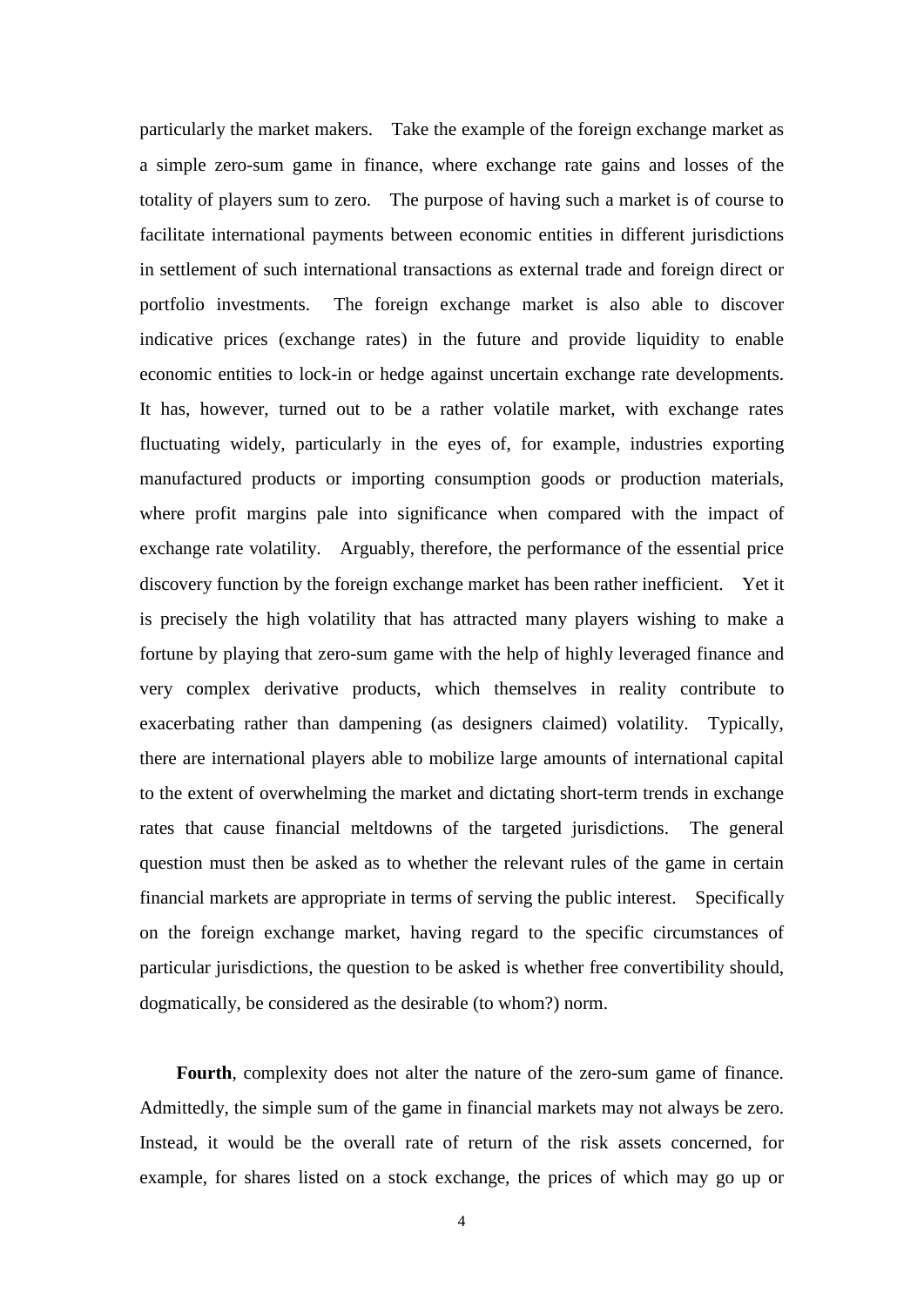down, and dividends may be paid. Similarly, interest is paid for debt issued and traded in the debt market, and the yield of the debt varies in accordance with changes and the outlook of interest rates as a monetary policy tool and with changes in the perceived creditworthiness of the issuer of the debt. In other words, in financial market jargon, the market "beta" may be positive, zero, or negative. But the relevant points here are, of course, whether a player is able to "beat the market" and achieve a better overall rate of return, in other words, a positive "alpha"; and, importantly, the realization that the sum of alphas must be zero. For the generality of players in financial markets, the outcome invariably is one of conceding some beta in failed attempts to go for positive alphas, particularly for those who make use of derivatives and other complex financial arrangements. It is important to realize that these expert financial services have to be paid for, in one form or another, by users. There are of course situations where access to certain financial markets or products with attractive betas, such as private equity, is open to retail investors only through schemes organized by experts. Investors participating in them should realize that in doing so they will, when everything has been taken into account, be accepting a negative alpha. If the beta plus a negative alpha in these restricted schemes is still higher than the beta that they could otherwise achieve on their own in financial markets more directly open to them, so be it, but they are still the losers in the zero-sum game. And when their expert advisors make a recommendation to them, for whatever purposes, to go "long downside gamma" and/or "short deep vega" in whatever financial markets, investors should be extremely careful. Cutting edge finance invariably results in limbs or even heads of players being cut off!

**Fifth**, there are no sustainable winning strategies in the zero-sum game of financial markets. Ingenuity of the human brain should not, of course, be underestimated. There are always those who are able to design winning strategies in playing with financial markets, legitimately making use of advanced information technology, going for complexity, operating with high leverage, etc. One hears of such strategies as algorithmic trading or high-frequency trading, and the now rather common long/short and call/put plays designed to take advantage of different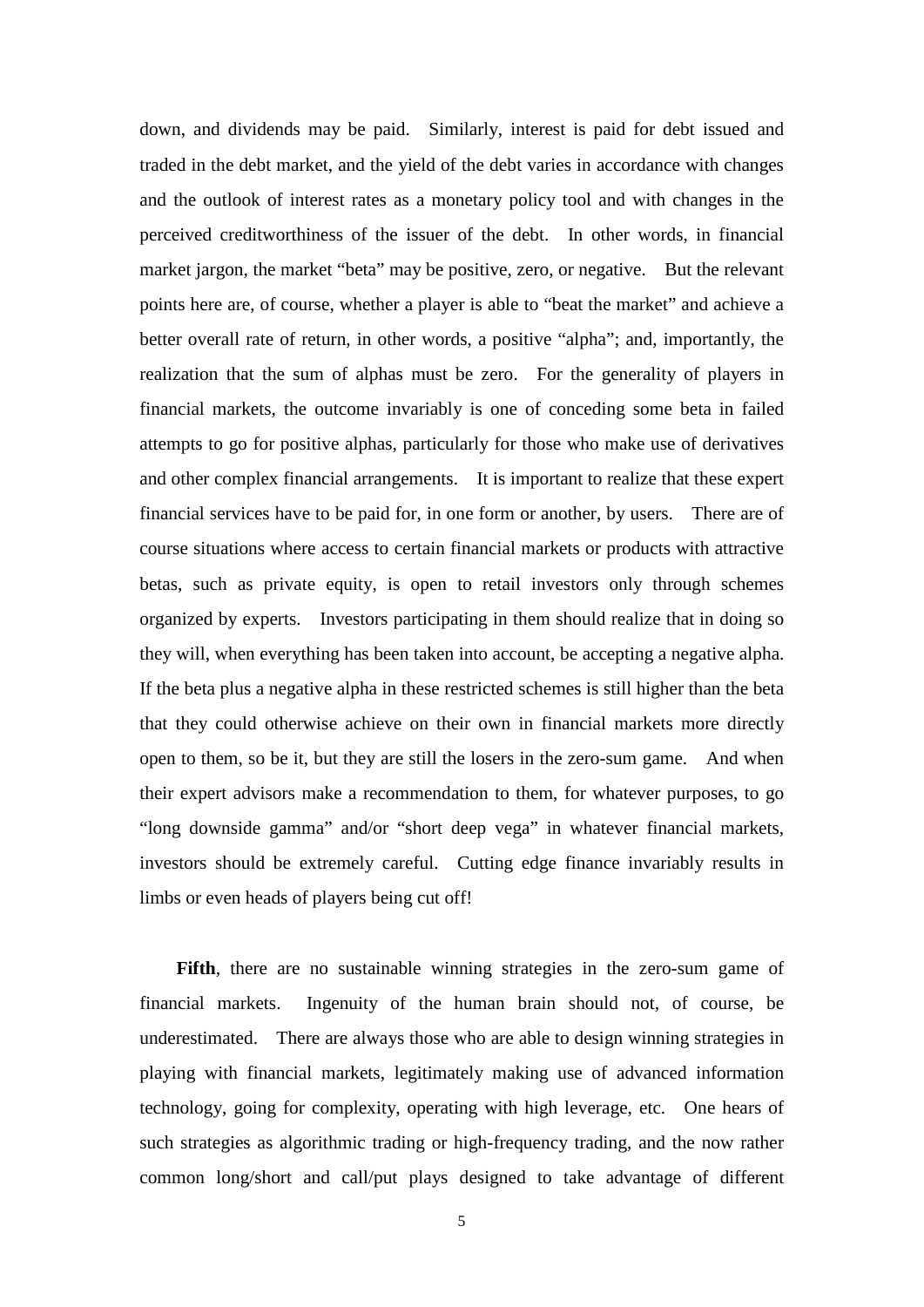anticipated market movements available even at the retail level. But it is precisely such ingenuity that winning strategies would quickly be replicated, counteracted, neutralized, or upended. The huge monetary benefits of winning are always a strong incentive for doing so. In the competitive environment of modern-day finance, winning strategies in the zero-sum game of finance is not sustainable. There is only the temporary, first-mover advantage. This hopefully is food for thought for the skill-based players!

**Sixth**, insiders, widely defined, should not be allowed to play at all. The upholding of market integrity is a necessary condition for the efficient functioning of financial markets. Those with undisclosed price sensitive information should obviously not be allowed to trade, and this is already well provided for in financial market regulations. More controversial is whether or not those with privileged (or captive) access to financial markets and therefore in a better position than others (given the privileged availability of information on client activities) in predicting market trends should be classified as insiders and be banned from trading for their own accounts and restricted to trading only for clients. Here the argument for effective market-making that best serves clients is often used as justification for the taking of (what in effect are proprietary) market positions. This market-making argument goes even further to justify pre-positioning when client orders are forthcoming, whether or not they are confirmed orders, getting dangerously close to front-running. The problem here is that, in today's financial culture, the motivation is often not one of better serving the client but one of taking the opportunity to make greater profits and, for the traders concerned, to earn larger bonuses, although proving motivation is very difficult.

**Seventh**, financial intermediaries, whether or not they are in possession of inside information, should not be allowed to play in financial zero-sum games with money entrusted to them, for example, that of depositors, unless they are specifically mandated by clients to do so. The role of financial intermediaries in the transformation of risks is well understood, and so their holding of risk assets of